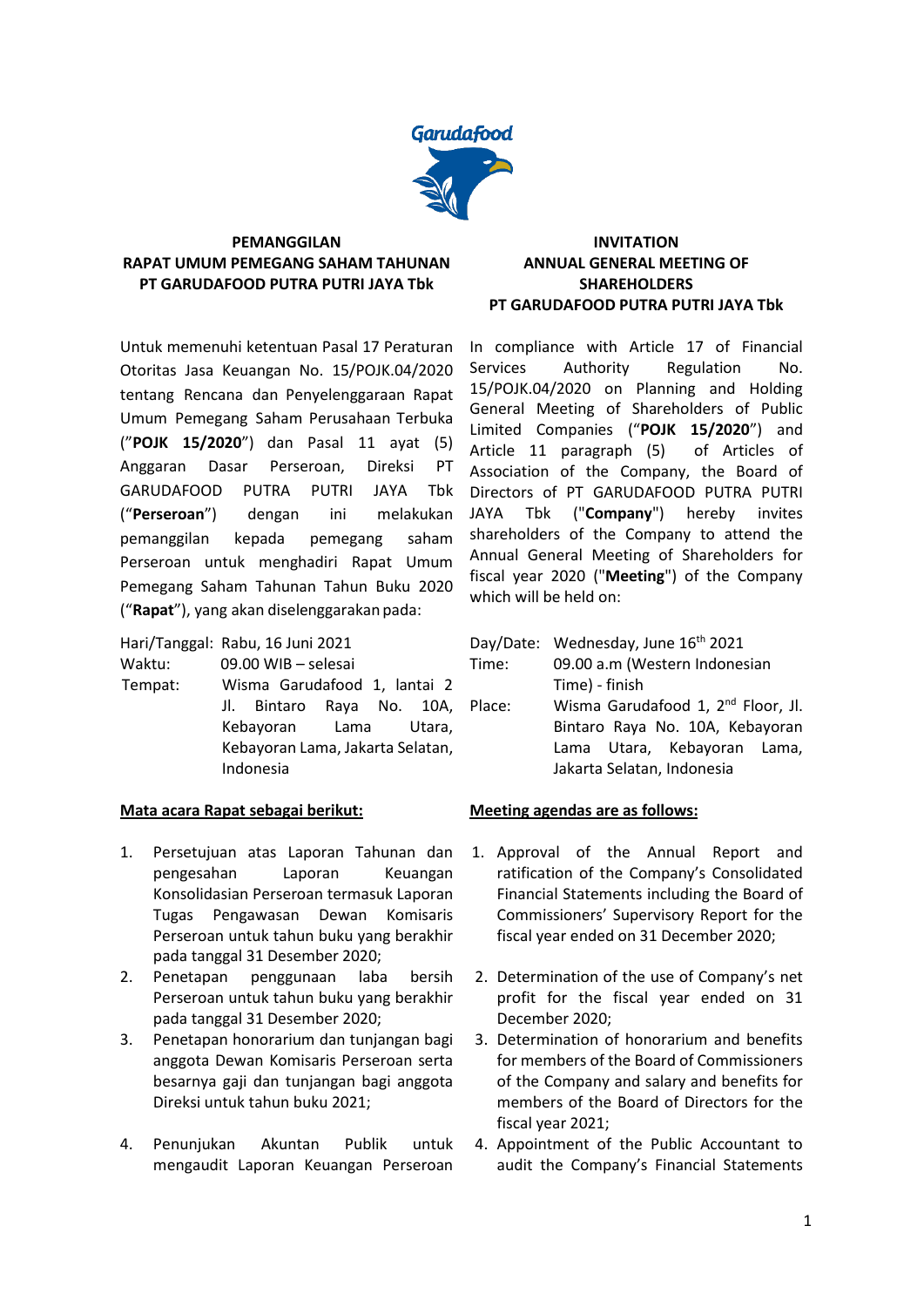untuk tahun buku yang berakhir pada tanggal 31 Desember 2021;

- 5. Persetujuan atas rencana pembelian kembali saham Perseroan sesuai dengan Peraturan Otoritas Jasa Keuangan No.30/POJK.04/2017 tentang Pembelian Kembali Saham Yang Dikeluarkan oleh Perusahaan Terbuka;
- 6. Persetujuan penambahan kegiatan usaha Perseroan dan Perusahaan Terkendali Perseroan yaitu PT Sinarniaga Sejahtera sesuai dengan Peraturan Otoritas Jasa Keuangan No.17/POJK.04/2020 tentang Transaksi Material dan Perubahan Kegiatan Usaha;
- 7. Permohonan persetujuan perubahan pemecahan nilai nominal saham Perseroan (*stock split*) dan perubahan Pasal 4 (empat) Anggaran Dasar Perseroan.
- 8. Permohonan persetujuan atas rencana perubahan Anggaran Dasar Perseroan dalam rangka penyesuaian dengan Peraturan Otoritas Jasa Keuangan Nomor: 15/POJK.04/2020 tentang Rencana dan Penyelenggaraan Rapat Umum Pemegang Saham Perusahaan Terbuka; dan
- 9. Permohonan persetujuan perubahan susunan Direksi Perseroan.

### **Penjelasan masing-masing mata acara Rapat:**

- 1. Mata acara Rapat ke-1 sampai dengan ke-4 merupakan agenda yang rutin diadakan dalam RUPST Perseroan untuk memenuhi ketentuan dalam Anggaran Dasar Perseroan dan Undang-Undang No.40 tahun 2007 tentang Perseroan Terbatas;
- 2. Mata acara Rapat ke-5, membahas mengenai rencana Perseroan untuk melakukan pembelian kembali atas saham Perseroan, untuk kemudian disetujui oleh Rapat Umum Pemegang Saham sesuai dengan Peraturan Otoritas Jasa Keuangan No.30/POJK.04/2017 tentang Pembelian Kembali Saham Yang Dikeluarkan oleh Perusahaan Terbuka. Keterbukaan informasi sehubungan dengan rencana pembelian kembali saham Perseroan ini telah diumumkan oleh Perseroan bersamaan dengan pengumuman Rapat pada tanggal 10 Mei 2021;

for the fiscal year ended on 31 December 2021;

- 5. Approval on the Company's shares buyback plan in accordance with the Financial Services Authority Regulation No. 30/POJK.04/2017 on the Buyback of Shares Issued by Public Company;
- 6. Approval on the additional business activities of the Company and the Controlled Company, namely PT Sinarniaga Sejahtera in accordance with the Financial Services Authority Regulation No.17/POJK.04/2020 on Material Transactions and Changes in Business Activities;
- 7. Approval on the proposed change of the nominal value of the Company's share (Stock Split) and amendment to Article 4 of the Articles of Association of the Company.
- 8. Approval on the plan of amendments to the Company's Articles of Association in accordance with Regulation of the Financial Services Authority of the Republic of Indonesia Number 15/POJK.04/2020 on the Plan and the Implementation of the General Meeting of Shareholders of Public Company; and
- 9. Approval on change of the Company's Board of Directors composition.

### **Explanation of each agenda of the Meeting:**

- 1. The  $1^{st}$  to  $4^{th}$  Meeting agendas are routine agendas held in the AGMS of Company to comply with provisions in the Company's Articles of Association and Law No. 40 of 2007 on the Limited Liability Companies.
- 2. The  $5<sup>th</sup>$  Meeting agenda is discussing the Company's plan to buyback of shares issued by the Company, to be further approved by the General Meeting of Shareholders in accordance with the Financial Services Authority Regulation No.30/ POJK.04/2017 on the Buyback of Shares Issued by Public Company. The disclosure of information relating to the buyback plan of the Company's shares has been published by the Company together with the announcement of Meeting on 10 May 2021;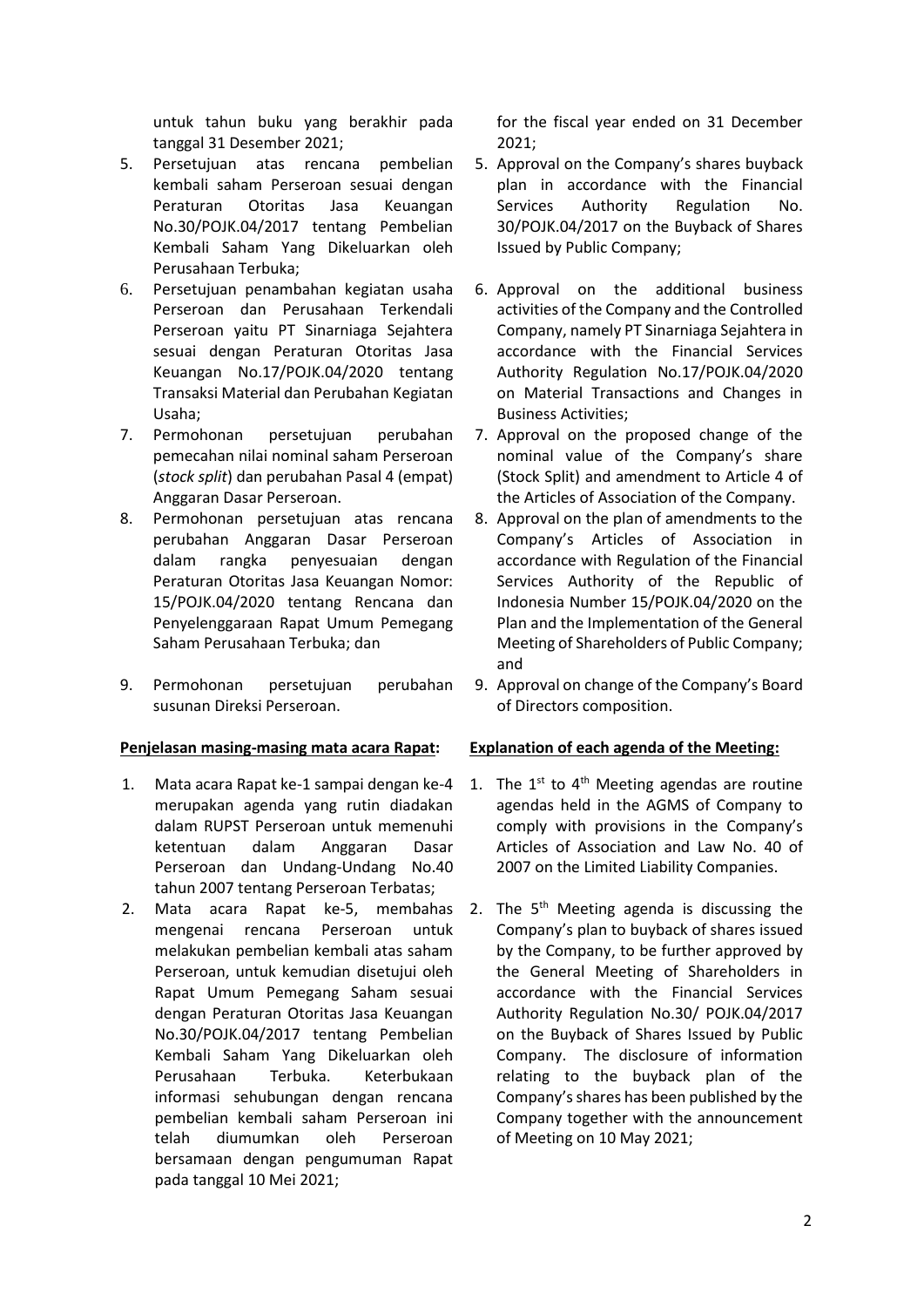- 3. Mata acara rapat ke-6, persetujuan penambahan kegiatan usaha Perseroan dan Perusahaan Terkendali Perseroan yaitu PT Sinarniaga Sejahtera sesuai dengan Peraturan Otoritas Jasa Keuangan No.17/POJK.04/2020 tentang Transaksi Material dan Perubahan Kegiatan Usaha. Pada mata acara ini akan membahas secara khusus mengenai studi kelayakan tentang penambahan kegiatan usaha.
- 4. Mata acara rapat ke-7, persetujuan atas *stock split* dengan demikian mengubah pasal 4 anggaran dasar Perseroan terkait modal dasar, modal disetor dan modal ditempatkan;
- 5. Mata acara rapat ke-8, persetujuan atas perubahan anggaran dasar Perseroan merujuk pada Peraturan Otoritas Jasa Keuangan Nomor: 15/POJK.04/2020 tentang Rencana dan Penyelenggaraan Rapat Umum Pemegang Saham Perusahaan Terbuka khususnya yang berkaitan dengan prosedur penyelenggaran Rapat Umum Pemegang Saham; dan
- 6. Mata acara rapat ke-9, persetujuan atas perubahan susunan Direksi Perseroan sehubungan dengan pengunduran diri Bapak Rudy Brigianto karena sudah memasuki masa pensiun dan Bapak Rudi Eko Hartono akan diusulkan untuk diangkat menjadi Direktur Perseroan, menggantikan Bapak Rudy Brigianto;

Penjelasan lebih lanjut dan rinci atas mata acara Rapat dapat diakses melalui situs web Perseroan: [www.garudafood.com](http://www.garudafood.com/) dan/atau informasi yang tercantum di dalam situs **eASY.KSEI** (*electronic generalmeetingsystem*).

### **Catatan**:

Kesehatan Bagi Masyarakat di Tempat dan Fasilitas Umum Dalam Rangka Pencegahan dan Pengendalian *Corona Virus Disease 2019 (Covid-19)* ("**Protokol Kesehatan Covid-19**"), termasuk **mensyaratkan pemegang Saham yang hadir secara fisik untuk melakukan RT-PCR/swab antigen/nasofaring test negatif Covid-19**

- 3. The  $6<sup>th</sup>$  Meeting agenda is regarding approval on the additional business activities of the Company and the Company's controlled Company, namely PT Sinarniaga Sejahtera in accordance with the Financial Services Authority Regulation No.17/POJK.04/2020 on Material Transactions and Changes in Business Activities. On this agenda will discuss specifically the feasibility study regarding to additional business activities.
- 4. The  $7<sup>th</sup>$  Meeting agenda is regarding approval of stock split, thereby amendment to the article 4 of the Company's articles of association in order to authorized capital, paid-up capital and issued capital;
- 5. The  $8<sup>th</sup>$  Meeting agenda is regarding approval on the amendment of the Company's articles of association refers to the Financial Services Authority Regulation No.15/POJK.04/2020 on the Plan and Implementation of the General Meeting of Shareholders of Public Companies, especially in relation to the procedures for holding the General Meeting of Shareholders; and
- 6. The  $9<sup>th</sup>$  Meeting agenda is regarding approval of the changes of Board of Directors composition of the Company in connection with the resignation of Mr. Rudy Brigianto due to his retirement and Mr. Rudi Eko Hartono will be proposed to be appointed as Director of the Company, replacing Mr. Rudy Brigianto.

Further and detailed explanation on the agenda of the Meeting can be accessed through the Company's website: [www.garudafood.com](http://www.garudafood.com/) and/or information contained in the sites **eASY.KSEI** (electronic general meeting system).

### **Notes:**

1. Perseroan akan menerapkan Protokol 1. The Company will implement the Public Health Protocol in Public Places and Facilities in the Context of Prevention and Control Corona Virus Disease 2019 (Covid-19) ("**Covid-19 Health Protocol**"), including **requiring the shareholders who are physically present to perform RT-PCR/swab antigen/nasofaring test negative Covid-19** as further regulated in point 6 below. Therefore, the Company urges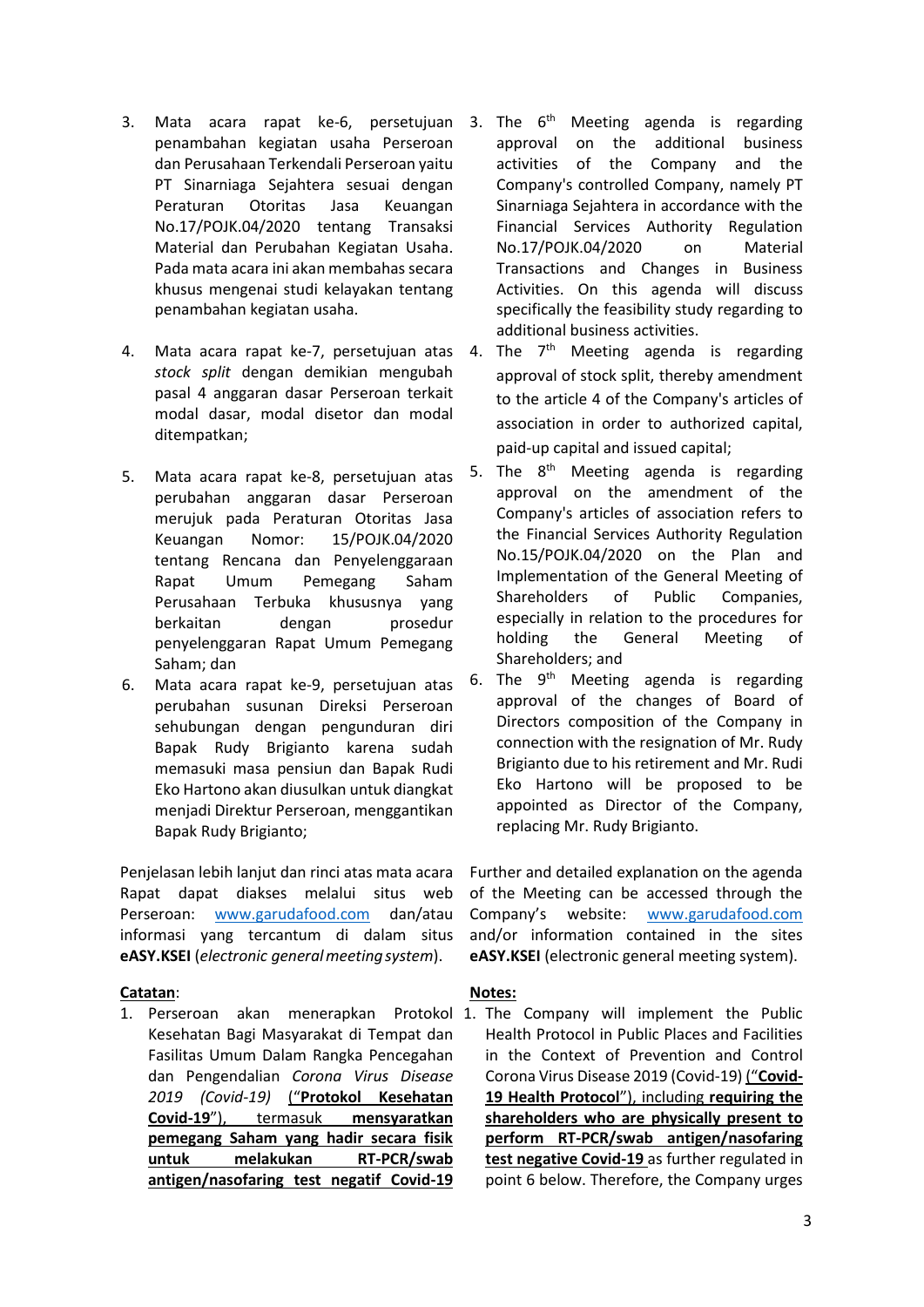sebagaimana diatur lebih lanjut pada butir 6 di bawah ini**.** Untuk itu, Perseroan menghimbau para pemegang saham untuk mentaati arahan dari Pemerintah tentang protokol kesehatan yang harus dijalankan dan juga menghimbau para pemegang saham untuk mewakilkan kehadirannya dalam Rapat dengan pemberian kuasa kepada penerima kuasa sebagaimana dijelaskanpada butir 5 di bawahini.

- 2. Pengumuman pemanggilan ini berlaku 2. This invitation announcement is valid as the sebagai undangan untuk Rapat di atas dan Direksi Perseroan tidak akan mengirimkan undangan khusus kepada para pemegang saham.
- 3. Pemegang saham yang berhak hadir atau 3. The shareholders who eligible to attend the diwakili dengan surat kuasa dalam Rapat ini adalah pemegang saham yang namanya tercatat dalam Daftar Pemegang Saham Perseroan dan/atau pemegang saldo saham Perseroan pada sub rekening efek dalam penitipan kolektif KSEI pada penutupan perdagangan saham Perseroan di Bursa Efek Indonesia pada hari **Senin**, tanggal **24 Mei 2021**.
- 4. Materi Rapat telah tersedia dan dapat 4. Meeting material are available and diunduh melalui situs web Perseroan: [www.garudafood.com](http://www.garudafood.com/) sejak tanggal panggilan ini sampai dengan penyelenggaraan Rapat. Perseroan tidak menyediakan materi dalam bentuk *hardcopy* pada saat Rapat.
- 5. Sebagai langkah-langkah Penyebaran *Covid-19*, Perseroan akan memfasilitasi penyelenggaraan Rapat sebagai berikut:

Mekanisme Pemberian Kuasa:

(a) Bagi pemegang saham yang memiliki saham tanpa warkat (*scripless*), dapat memberikan kuasa secara elektronik (*e-Proxy*) kepada Biro Administrasi Efek Perseroan, yakni PT Datindo Entrycom ("**BAE**") melalui aplikasi penyelenggaraan rups secara elektronik atau **eASY.KSEI** yang dapat diakses melalui tautan [https://akses.ksei.co.id/.](https://akses.ksei.co.id/) Pemberian *e-Proxy* dapat dilakukan sejak tanggal pemanggilan ini sampai dengan tanggal **15 Juni 2021 pukul 12.00 WIB**. Pemberian kuasa juga dapat dilakukan tanpa menggunakan *e-Proxy*  the shareholders to follow the directions of the Government about health protocols to be followed and also to encourage shareholders to represent their attendance at the Meeting by granting power of attorney as described in point 5 below.

- invitation for the abovementioned the Meeting, the Company will not send a separate individual invitation to each shareholders.
- Meeting are the shareholders whose names are recorded in the shareholders registered of the Company and/or holder of stock balance of the Company recorded in securities sub account of KSEI stowage collective at closing trading shares of the Company in Indonesia Stock Exchange on **Monday**, **May 24, 2020**.
- downloadable through the Company's website [www.garudafood.com](http://www.garudafood.com/) from the date of this invitation until the convening of the Meeting. The Company will not be provided hardcopy form material at the Meeting.
- Pencegahan 5. In order to prevent the Spread of Covid-19, the Company will facilitate the holding of the Meeting, as follows:

Authorization Mechanism:

(a) shareholders who have scripless shares, may provide electronic proxy (e-Proxy) to the Company's Securities Administration Bureau, namely PT Datindo Entrycom ("**BAE**") through the KSEI electronic general meeting system or **eASY.KSEI** which is access-able through [https://akses.ksei.co.id/.](https://akses.ksei.co.id/) Provision of e-Proxy can be made from the date of this invitation until **June 15, 2021 at 12.00 am West Indonesia Time**. Granting of proxy can also be made without using e-Proxy and thus, it can follow the same provisions as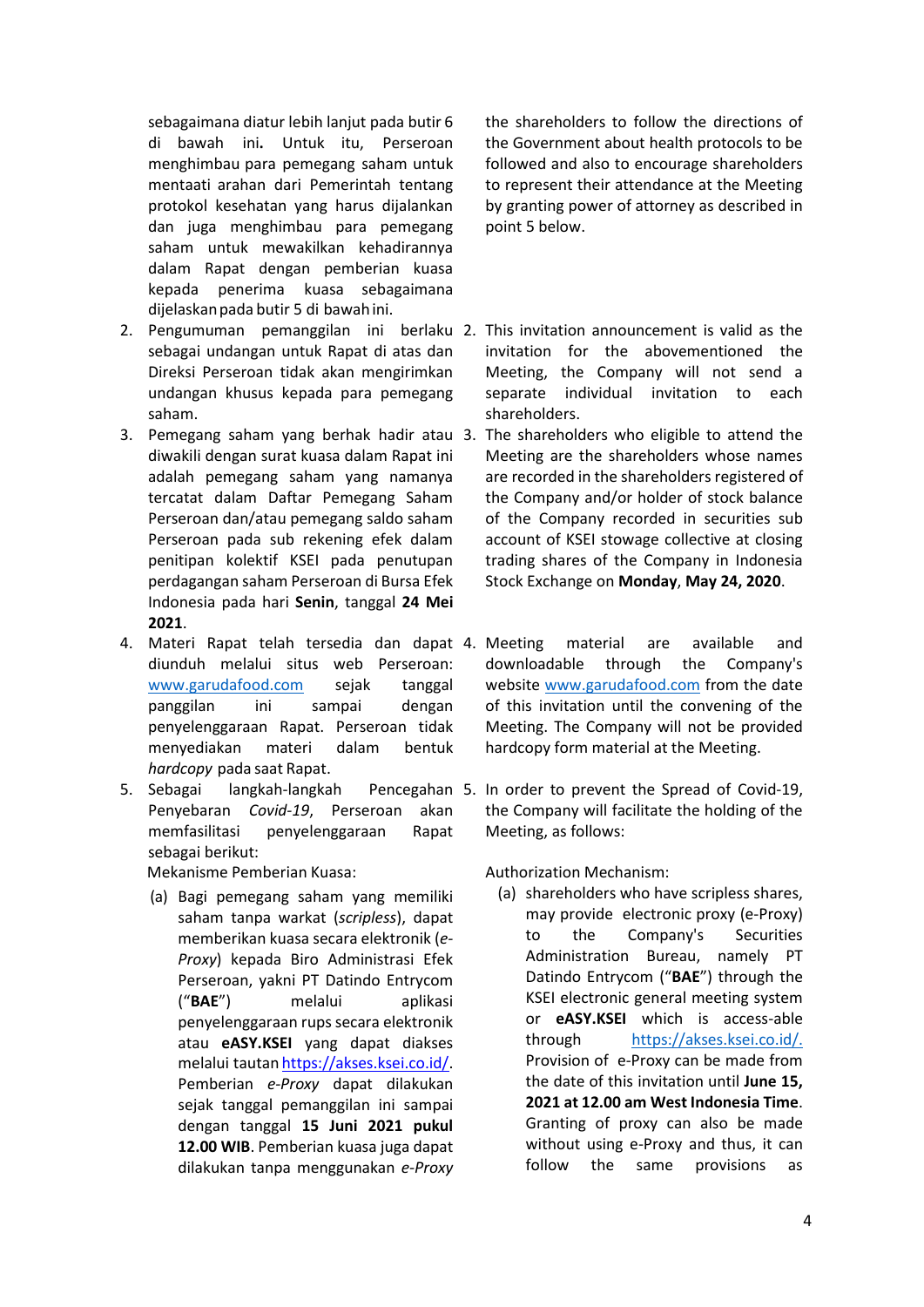dan untuk itu bisa mengikuti ketentuan yang sama dengan pemegang saham dengan warkat pada butir (b) di bawah ini.

- (b) Bagi pemegang saham yang memiliki saham dengan warkat (*scrip*), dapat memberikan kuasa kepada:
	- (i) salah seorang perwakilan BAE sebagai pihak independen (silakan menghubungi BAE atau mengakses format surat kuasa yang kami sediakan di situs web Perseroan [www.garudafood.com\)](http://www.garudafood.com/); atau
	- (ii) pihak lain yang dikehendakinya, dengan ketentuan pihak lain tersebut bukan anggota Direksi, anggota Dewan Komisaris atau karyawan Perseroan. Penerima kuasa diminta agar membawa Surat Kuasa yang sah dengan melampirkan fotokopi identitas diri pemberi kuasa dan penerima kuasa. Sesuai dengan Pasal 48 POJK 15/2020, dalampemungutan suara, suara yang dikeluarkan berlaku untuk seluruh saham yang dimilikinya dan karenanya pemberian kuasa tidak dilakukan kepada lebih dari seorang penerima kuasa untuk sebagian jumlah sahamnya dengan suara yang berbeda.
	- Kepada pemegang saham yang memiliki saham dengan warkat (*scrip*) dan tanpa warkat (*scripless*), format surat kuasa dapat diunduh di situs web Perseroan: [www.garudafood.com](http://www.garudafood.com/) (Hubungan Investor-RUPS-2021-Surat Kuasa (Power of Attorney) 2021) Jika surat kuasa pemegang saham ditandatangani di luar Indonesia, surat kuasa tersebut harus dilegalisasi oleh Kedutaan Besar Indonesia atau konsuler yang terdekat dengan tempat dimana surat kuasa tersebut ditandatangani.
	- Salinan Surat Kuasa, dilengkapi dengan fotokopi Kartu Tanda Penduduk ("**KTP**") atau tanda

shareholders with the scrip in point (b) below.

- (b) Shareholders who have shares with scrip, may provide proxy to:
	- (i) one of the representatives of BAE as independent party (please contact BAE or access the Power of Attorney form which is attached in Company's website [www.garudafood.com\)](http://www.garudafood.com/) ; or
	- (ii) other appointed parties, that such other party is not the member of the Board of Directors, Board of Commissioners and the employees of the Company. The attorney is requested to bring the Power of Attorney accompanied with copy of the authorizer's ID Card and the attorney. In accordance with the provisions in Article 48 POJK 15/2020, in voting, the votes cast apply to all shares owned and therefore the power of attorney cannot be made to more than one attorney for a portion of the number of shares owned by him with different votes.
	- To the shareholders who have shares with scrip and scripless, the format of the power of attorney can be downloaded on the Company's website: [www.garudafood.com](http://www.garudafood.com/) (For Investors-GMS-Power of Attorney 2021) if the shareholder's power of attorney is signed outside Indonesia, the power of attorney must be shall legalized by the Indonesian Embassy or nearest consular to the place where the power of attorney is signed.
	- Copy of the power of attorney and ID Card or any other valid identification document owned each by authorizer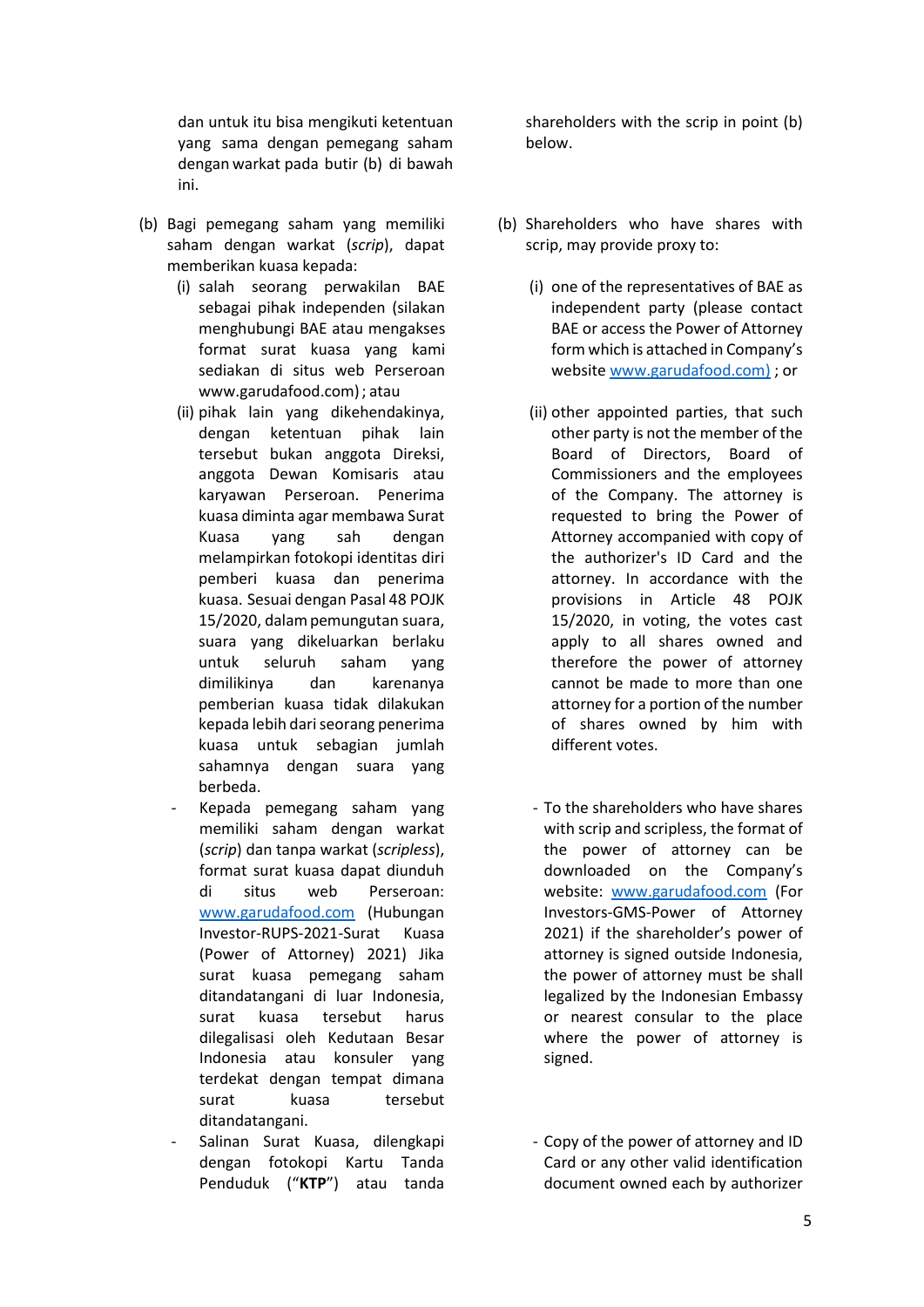pengenal lain pemberi kuasa dikirimkan kepada BAE, Up. Data Management Department, di alamat email: DM@datindo.com, paling lambat 7 (tujuh) hari kerja sebelum Rapat diselenggarakan, yaitu tanggal 7 Juni 2021, pukul 16.00WIB.

- Pemegang saham dihimbau untuk menggunakan template surat kuasa yang disediakan pada website Perseroan.
- Penerima kuasa hanya akan diijinkan menghadiri Rapat setelah dinyatakan sah sebagai penerima kuasa dari pemegang saham yang tercatat sebagai Pemegang Saham Yang Berhak.
- 6. Protokol Kesehatan Covid-19 yang akan 6. The Covid-19 Health Protocol that will be diterapkan untuk pemegang saham atau kuasanya yang akanhadir secara fisik pada Rapat adalahsebagaiberikut:
	- (a) Pada saat kehadiran atau pendaftaran kehadiran, pemegang saham atau kuasanya disyaratkan:
		- (i) **Untuk menunjukan hasil pemeriksaan PCR/swab Antigen nasofaring test dengan hasil negatif Covid-19. Pemeriksaan tersebut wajib dilakukan 2 (dua) hari sebelum Rapat (dengan biaya sendiri). Hasil pemeriksaan yang diperoleh dari Rapid Test tidak dapat diterima;**
		- (ii) tidak memiliki suhu tubuh 37,5 ° C ataulebih;
		- (iii) tidak sedang sakit (demam, batuk, flu atau pilek) dan wajib menyerahkan formulir deklarasi kesehatan yang dapat diunduh di situs web Perseroan: [www.garudafood.com](http://www.garudafood.com/) (Hubungan Investor-RUPS-2021- Form Deklarasi Kesehatan);
		- (iv) untuk pemegang saham perorangan, menyerahkan fotokopi KTP atau kartu identitas lainnya. Pemegang saham berbentuk Badan Hukum harus menyerahkan fotokopi anggaran

can be sent to BAE, Up. Data Management Department, at email address: [DM@datindo.com,](mailto:DM@datindo.com) no later than 7 (seven) working days before the Meeting is held, on June 7<sup>th</sup>, 2021 at the latest at 16.00 pm West Indonesia Time.

- Shareholders are encouraged to use the power of attorney template provided on the Company's website.
- The attorney will only be allowed to attend the Meeting after being declared valid as attorney for the shareholders who are registered as Entitled Shareholders.
- applied to shareholders or their attorney who will physically present at the Meeting are as follows:
	- (a) At the time of attendance registration, shareholders or their attorney are required:
		- (i) **To show the results of the Covid-19 negative by nasopharyngeal RT-PCR/Swab Antigen test. Screening test shall be made within 2 (two) days before the Meeting (at their own expense). Result test by rapid test results are not acceptable**;
		- (ii) do not have above normal body temperatures (more than 37.5 ° C);
		- (iii) not being unwell (fever, cough, flu or colds), must submit a health declaration form can be downloaded on the Company's website [www.garudafood.com](http://www.garudafood.com/) (For Investors-GMS-*Form Deklarasi Kesehatan*);
		- (iv) Individual Shareholders submit a copy of ID Card or any other valid identification document. Legal Entity Shareholders must submit a photocopy of the articles of association and deeds of amendment to their latest and valid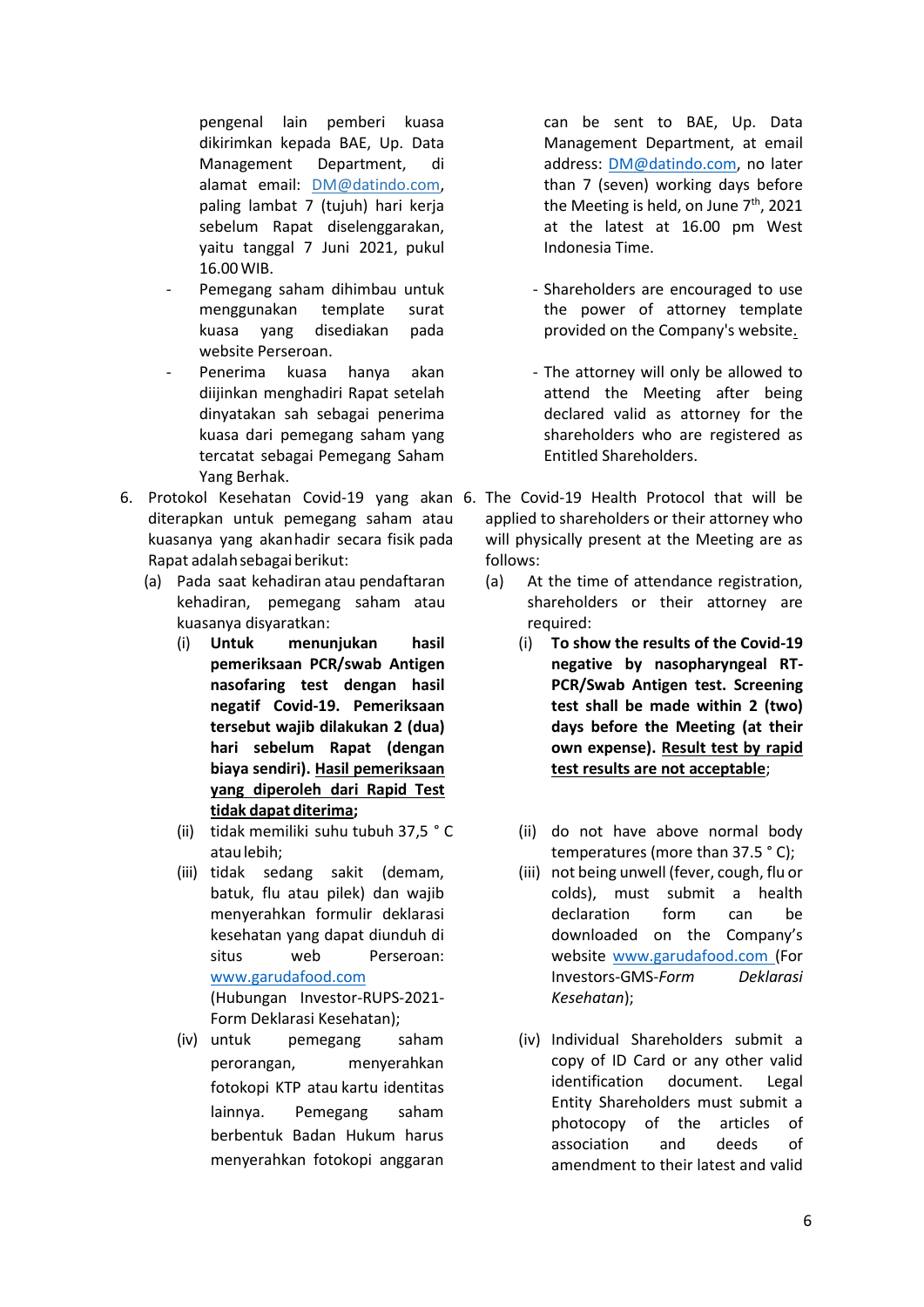dasar dan akta perubahan susunan pengurusnya yang terakhir dan yang masih berlaku beserta bukti surat pemberitahuan dan pendaftaran pengangkatan pengurus dari instansi yang berwenang;

- (v) untuk penerima kuasa dari pemegang kuasa perorangan di luar mekanisme *e-Proxy*, menyerahkan Surat Kuasa Asli beserta fotokopi Kartu Tanda Penduduk (KTP) pemberi kuasa dan penerima kuasa atau kartu identitas lainnya;
- (vi) pemegang saham yang sahamnya berada dalam penitipan kolektif KSEI diminta untuk memperlihatkan Konfirmasi Tertulis Untuk Rapat ("**KTUR**") yang dapat diperoleh di perusahaan efek atau bank kustodian dimana pemegang saham membuka rekening efeknya.
- (b) Bagi pemegang saham dan/atau kuasanya yang termasuk dalam golongan resiko tinggi Covid-19, antara lain: berusia 60 tahun keatas; memiliki penyakit komorbid (penyakit penyerta) seperti diabetes melitus, hipertensi, kanker, asma dan Penyakit Paru Obstruksi Kronik (PPOK) dan lain- lain serta ibu hamil, yang ingin mengikuti Rapat secara fisik dihimbau untuk memberikan kuasa kepada pihak yang telah disediakan oleh Perseroan dengan menggunakan mekanisme *e-Proxy* atau memberikan kuasa untuk menghadiri dan memberikan suara dalam Rapat kepada perwakilan BAE.
- (c) Selama berada di area sekitar ruangan Rapat dan di dalam ruangan Rapat selama penyelenggaraan Rapat, wajib menggunakan masker MEDIS dengan benar.
- (d) Pada saat pendaftaran atau memasuki gedung Rapat, wajib untuk menyerahkan formulir deklarasi kesehatan yang memuat informasi

management composition along with evidence of notification and registration of management appointments from the authorized agency;

- (v) The attorney of Individual outside the e-proxy mechanism, submits original Power of Attorney along with copy of ID Card owned each by the attorney and the authorizer or any other valid identification document
- (vi) The shareholders whose shares are in KSEI's collective custody are required to show Written Confirmation for Meetings ("**KTUR**") which can be obtained at a securities company or custodian bank where the Shareholders open their securities accounts.
- (b) For shareholders and/or the attorney who are in the high risk group for Covid-19, among others: aged 60 years and over; have comorbid diseases (comorbidities) such as diabetic, hypertension, cancer, asthma and Chronic Obstructive Pulmonary Disease (COPD) and others and also to pregnant women, who desire to participate in the physical Meeting are encouraged to authorize the party who has been provided by the Company using the e-Proxy mechanism or to authorize party that have been provided by BAE's representative to attend and vote.
- (c) While being in the area around the Meeting room and in the Meeting room during the Meeting, must wear MEDICAL mask properly.
- (d) At the time of registration, it is mandatory to submit a health declaration form containing health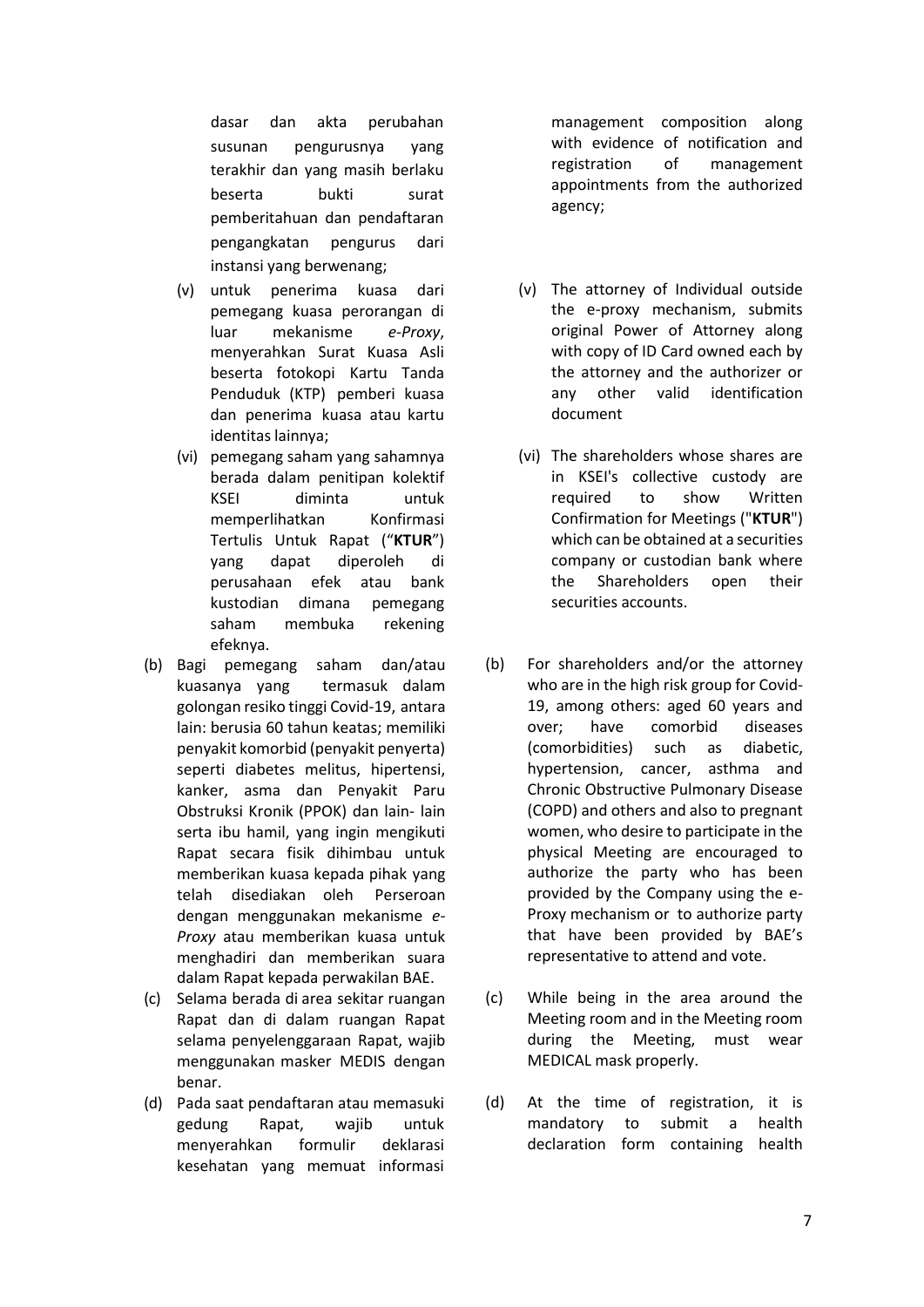kesehatan yang dapat diunduh pada situs web Perseroan.

- (e) Mengikuti arahan panitia Rapat dalam menerapkan kebijakan *physical distancing* di tempat Rapat baik sebelum Rapat dimulai, pada saat Rapat, maupunsetelahRapatselesai.
- (f) Apabila di tempat Rapat terlihat pemegang saham atau Kuasa pemegang saham yang memiliki atau terlihat bergejala seperti batuk, demam, flu maka akan diminta untuk meninggalkan ruang Rapat.
- (g) Wajib mengikuti dan mentaati arahan dan keputusan panitia Rapat. Perseroan berhak untuk melarang pemegang saham atau kuasanya untuk memasuki gedung/menghadiri Rapat secara fisik jika pemegang saham atau kuasanya tidak memenuhi syarat protokol kesehatan dan keselamatan yang ditetapkan oleh Perseroan, dan/atau jika terdapat kondisi tertentu yang menurut pertimbangan Perseroan perlu untuk dilakukan sebagai bentuk pelaksanaan protokol kesehatan danketertiban.
- 7. Dengan memperhatikan protokol keamanan dan kesehatan dan untuk memudahkan registrasi kehadiran para pemegang saham serta untuk ketertiban Rapat, para pemegang saham atau kuasanya diminta dengan hormat sudah berada di ruang Rapat 30 (tiga puluh) menit sebelum Rapat dimulai. Untukmemastikan jalannya Rapat yang ringkas dan cepat, **Rapat akan dimulai tepat waktu dan meja pendaftaran akan ditutup pada pukul 09.00 WIB** atau waktu lainnya jika berdasarkan kondisi perlu untuk ditetapkanlain oleh Panitia Rapat.
- 8. Perseroan akan menyediakan tata tertib Rapat dan lembar pertanyaan atas mata acara Rapat yang dapat diunduh dari situs web Perseroan [www.garudafood.com](http://www.garudafood.com/) (Hubungan Investor-RUPS-2021) sejak tanggal pemanggilan Rapat sampai dengan tanggal Rapat diselenggarakan. Para pemegang saham yang berhak hadir mempunyai hak menyampaikan

information that can be downloaded on the Company's website.

- (e) Following the directions of the Meeting committee in implementing the physical distancing policy at the Meeting place, before the Meeting starts, at the time of the Meeting, and after the Meeting is finished.
- (f) If at the Meeting room, there are shareholders or their attorney who have or are seen as symptomatic fever, cough, flu or colds, then they will be asked to leave the Meeting room.
- (g) Must follow and obey the directions and decisions of the Meeting committee. The Company has the right to prohibit shareholders or their attorney from entering the building/attending the Meeting physically if the shareholders or their attorneys do not comply with the health and safety protocol established by the Company, or if there is any other action that may be deemed proper to take in relation to the health and safety protocol.
- 7. Considering the safety and health protocols as well as to facilitate the registration of attendance of shareholders, the shareholders or their lawful attorney respectfully requested to be present in the venue 30 (thirty) minutes before the Meeting is started. To ensure that the Meeting is simple and prompt, **the Meeting will start on time and the registration table will close at 09.00 am West Indonesia Time**, or any other time that may be determined otherwise by the Company considering the condition or situation.
- 8. The Company will provide rules of conduct and question form on the agenda of the Meeting which can be downloaded from the Company's website [www.garudafood.com](http://www.garudafood.com/) (For Investors-GMS-2021) from the date of the invitation for the Meeting to the date the Meeting is held. The entitled shareholders who are present are entitled to submit questions relevant to the agenda